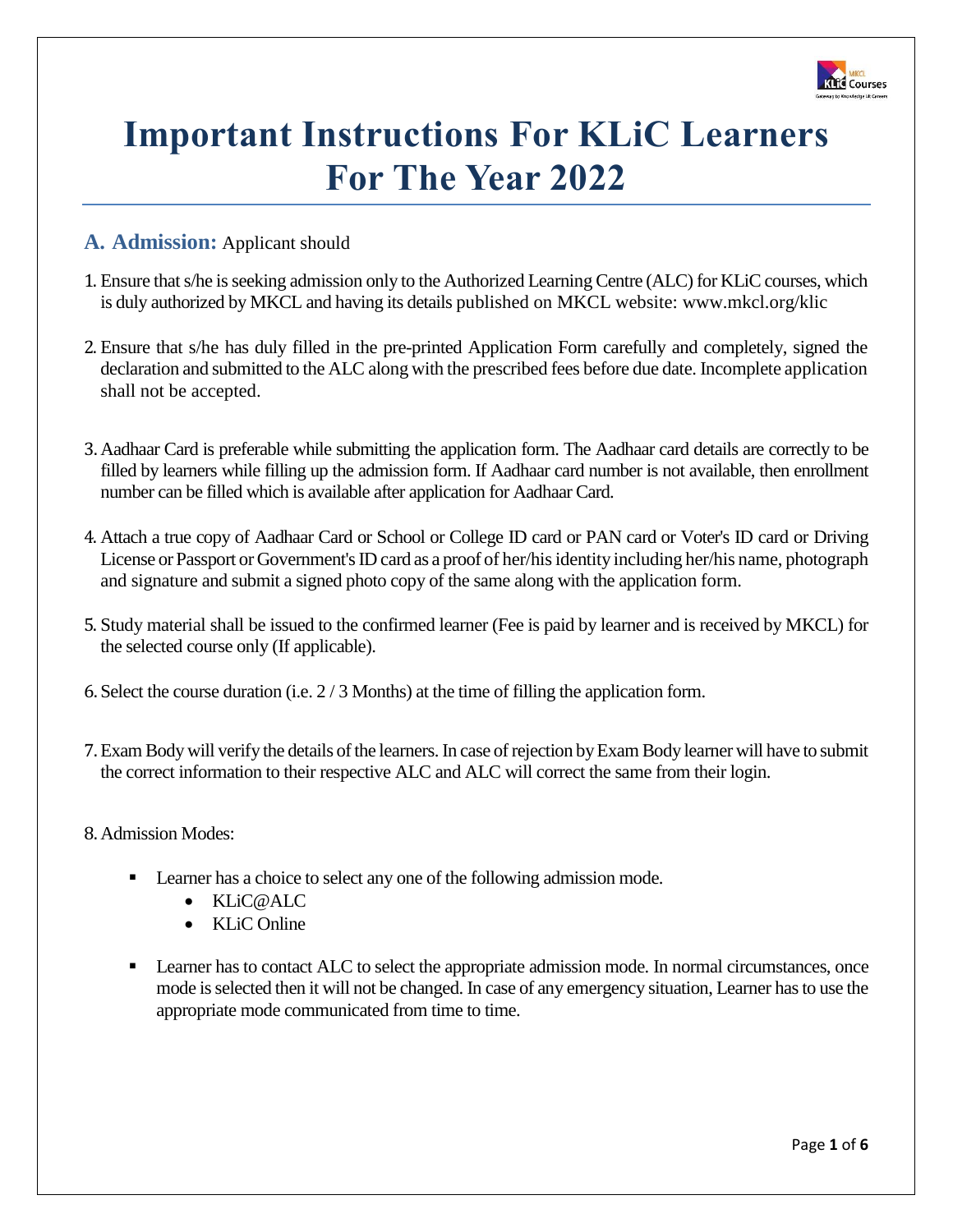

#### 9. Admission Process:

- Learner can take the admission for KLiC courses either by visiting to ALC or by visiting [www.mkcl.org/join](http://www.mkcl.org/join)
- **•** If Learner will select th[e www.mkcl.org/join](http://www.mkcl.org/join) then
	- Learner has to select the correct (nearest) ALC
	- Once ALC is selected, it cannot be changed.
	- Learner is expected to call the ALC before transferring the online fees from [www.mkcl.org/join](http://www.mkcl.org/join)
	- Once fee is transferred then it will not be refunded.
	- Learner has to contact ALC and complete the admission process within time.

#### 10.For KLiC Online:

- **•** Learner has to ensure the proper internet and bandwidth connectivity at their level.
- **Example 1** Learner has to ensure the availability laptop / desktop computer / smartphone of recommended configuration as per the learning mode selected.
- **EXECUTE:** Learner has to ensure the availability of required essentials software's / antivirus on laptop / desktop computer / smartphone.
- **•** Learner has to bear the internet / bandwidth connectivity / electricity charges at their level.
- MKCL will not be responsible for any damage / problem occurred to Learners laptop / desktop computer / smartphone / software's.
- **•** Learner has to ensure the regular maintenance of Learners laptop / desktop computer / smartphone / software's.
- 'KLiC Final Online Examination' will be held at selected ALC only irrespective of the admissions mode selected by the Learners. Learner has to appear for the 'KLiCFinal Online Examination' at ALC location only. In normal circumstances, 'KLiC Final Online Examination' will not be held at home / online.
- 11.Exam Body will verify the details of the learners. In case of rejection by Exam Body learner will have to submit the correct information to their respective ALC and ALC will correct the same from their login and ensure that the data has been corrected before appearing the Final exam.

12.Course Details:

- Medium of Instruction: English (For some Courses it is offered in Marathi)
- **Eligibility: MS-CIT Passed preferred**
- **•** Certification: Mark sheet by Yashwantrao Chavan Maharashtra Open University (YCMOU) and Expert Certificate by MKCL
- Batch Commencement: One batch in each calendar month (January to December)
- **•** Date(s) of Application and Fee Payment by Learner: Admission is open for whole month for the respective batch.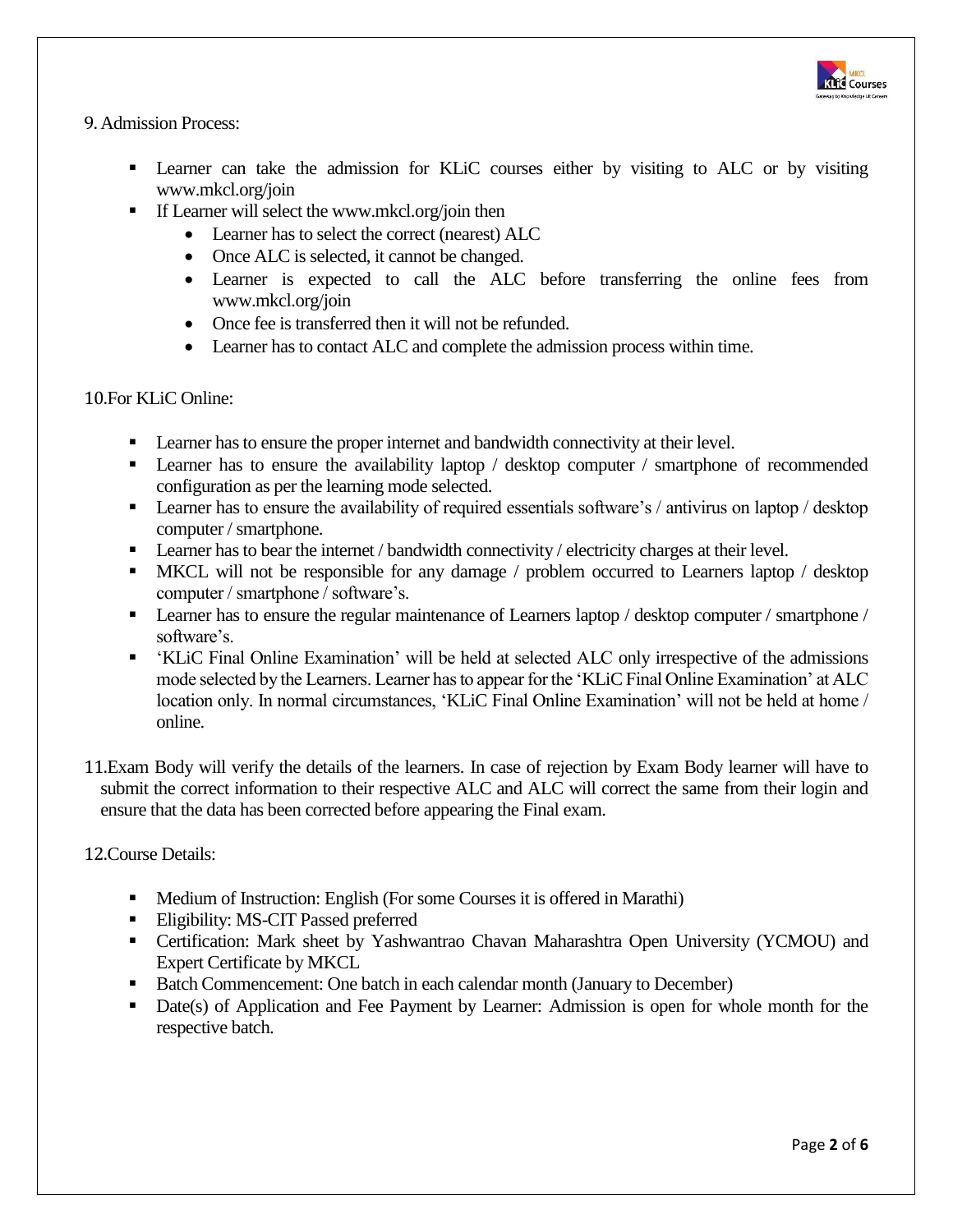

## **B. Fees**

| Fee Structure Applicable from January 2022 Batch                         |                                                     |                                               |                               |  |
|--------------------------------------------------------------------------|-----------------------------------------------------|-----------------------------------------------|-------------------------------|--|
| <b>Region</b>                                                            | <b>Course</b><br><b>Duration</b><br><b>60 Hours</b> | <b>Course</b><br><b>Duration</b><br>120 Hours | <b>KLiC</b><br><b>Diploma</b> |  |
| For Mumbai Metro Politian Region Development Authority<br>(MMRDA) Region | $Rs. 2,250/-$                                       | $Rs. 4,500/-$                                 | Rs. 13,500/-                  |  |
| For Non-MMRDA Region (Rest of Maharashtra)                               | $Rs. 2,000/-$                                       | $Rs. 4,000/-$                                 | Rs. 12,000/-                  |  |

\* Total fee is including of Course fees, Examination fees and Certification fees

**KLiC course fee is same for all the admission modes (i.e. for KLiC@ALC and KLiC Online)**

**\* MKCL reserves the right to modify the Fees of Courses during the year without any prior notice and MKCL shall not be liable to anyone for any such modification/s.**

#### **Applicant should**

- Verify the amount printed on fee receipt and ensure that it is equal to the amount s/he has actually paid to the ALC.
- Verify her / his name printed on this fee receipt and get it corrected, if required, within 24 hours of last date of payment. This name shall appear on her / his Mark Sheet and Certificate. The request for the change of name on the Mark Sheet and Certificate shall not be entertained later.
- Ensure that the fees are paid before the stipulated due dates.
- Be considered as registered learner only after Admission procedure is completed by him / her and fees are fully paid by him / her.
- If the complete payment is not done, then the Applicant will not be considered as registered learner.
- Note that fees once paid are non-refundable and non-transferable under any circumstances.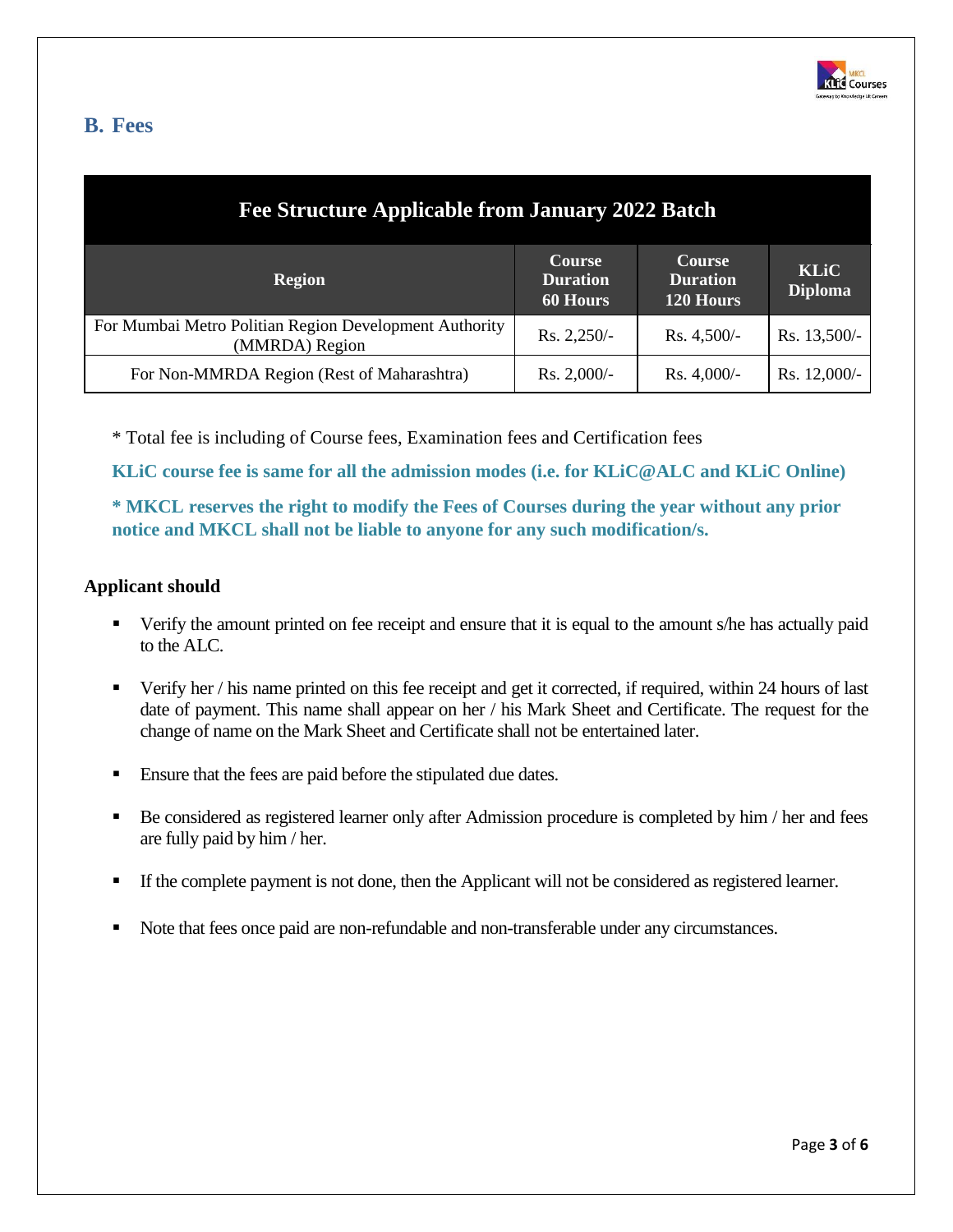

# **C. Academics: Learning & Evaluation**

## **Learning:**

- 1. Learner should refer to Academic Calendar and Day-wise Breakup of the syllabus as published on MKCL website or made available at the ALC.
- 2. Please ensure that you have received the ERA login ID and Password for accessing the e-Content in ERA (eLearning Revolution for All) by using the headphone.
- 3. Please ensure that you have received the printed study material in English/Marathi (If applicable). In case if the ALC enrolls the learner for "Without Book" option) for the courses which are having Book, then such learners will not be entitled for any book from MKCL. Hence it is necessary to verify the option selected by ALC during data entry.
- 4. Learner will be able to learn through ERA Login and login will expire after the completion of course duration selected while taking the admission.
	- a. 2 Month Batch Duration: Login will be valid for 2 months from the date of admission confirmation
	- b. 3 Month Batch Duration: Login will be valid for 3 months from the date of admission confirmation
	- c. In case learner does not complete the learning within specified batch duration then learner will have to pay the additional fee for validity extension. This facility can be availed for the consecutive 2 months by paying requisite fees.
	- d. If Learner fails to become eligible for exam even after the validity extension, s/he will have to register afresh again by paying full Course Fees

| <b>Details</b>                                    | <b>KLiC Regular Mode</b>                                                                                     | <b>KLiC Online Mode</b>                                                    |
|---------------------------------------------------|--------------------------------------------------------------------------------------------------------------|----------------------------------------------------------------------------|
| <b>KLiC</b> course<br>Learning                    | Learning at ALC using<br>ALCs computer / laptop via<br>Quasi-Online                                          | Online Learning at<br>learners computer at<br>Home                         |
| <b>KLiC</b> course<br><b>Content</b><br>available | Classroom, Lab and Mobile<br>App Content will be<br>available at ALC                                         | Classroom, Lab and<br>Mobile App Content<br>will be available online       |
| <b>Internet</b>                                   | To sync the data internet is<br>required once and later<br>internet is not required to<br>access ERA content | Continuous internet is<br>required to access the<br>content in Online Mode |

## **Learning Mode:**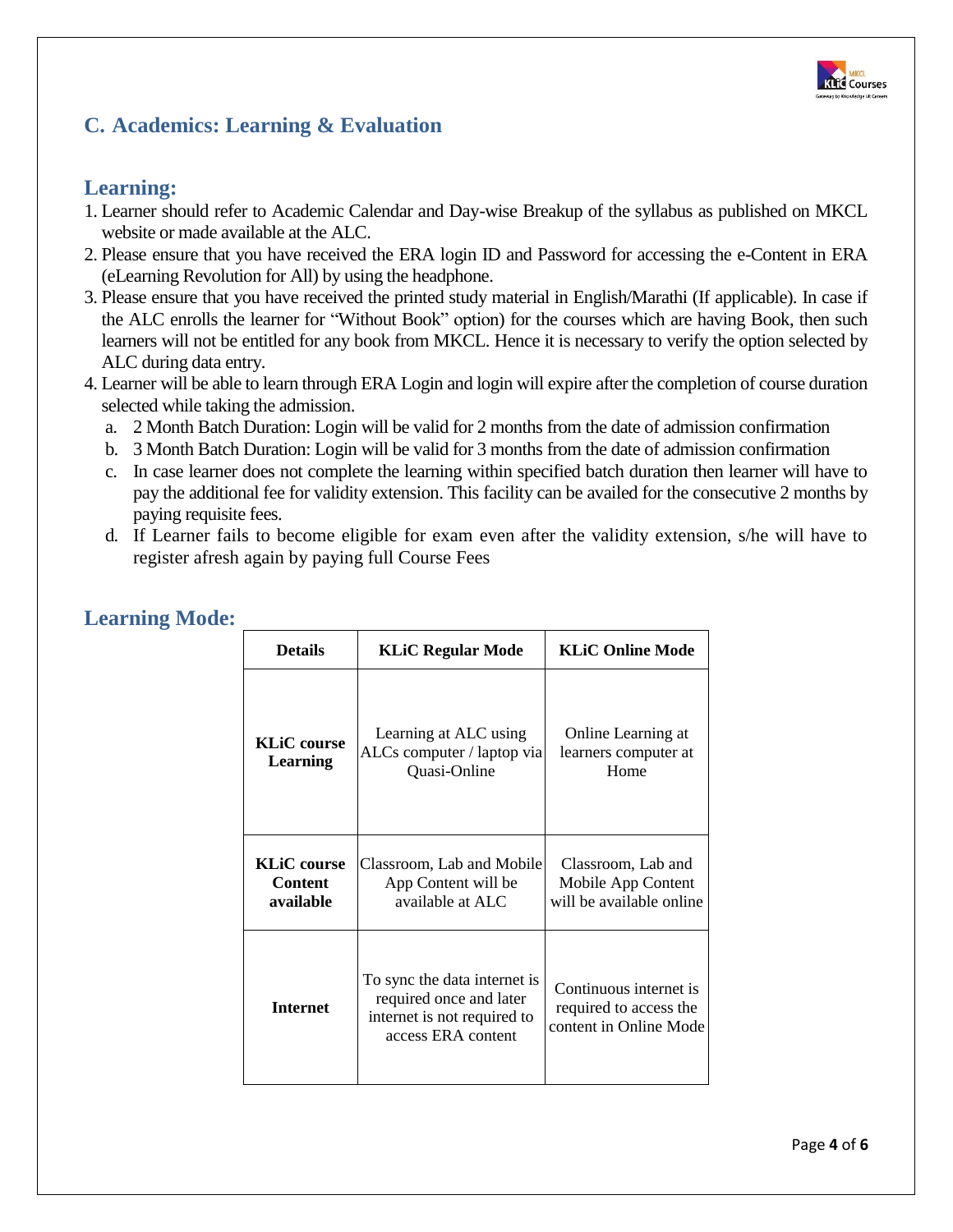

## **Evaluation:**

The evaluation structure, including internal evaluation & examination, is as follows-:



**A) YCMOU Mark Sheet** will be provided based on below evaluation pattern:

## **a. Evaluation Pattern: (Total 100 Marks)**

- 1. Section 1 (auto-marking): 25 marks **Learning Progression**
- 2. Section 2 (auto-marking):25 marks **Internal Assessment**
- 3. Section 3 (auto-marking): 50 marks **Final Online Examination**
	- **Final Online Examination Eligibility Criteria**:
		- $\checkmark$  Minimum 10 Marks in Section 1 as well as in Section 2
		- $\checkmark$  The learner will be able to take Final Online Examination after fulfilling the above criteria and in addition to this, it is necessary to view the Complete Sequential Content for the respective course to become eligible for Final Online Examination
- **b. Passing Criterion:** Separate passing in Section 1, 2 and 3 by scoring at least 40% marks in each section i.e. minimum 10 marks in Section 1 & 2 and minimum 20 marks in Section 3. So total minimum marks required is 40.

#### **c. YCMOU Mark Sheet**

Printed Mark Sheet will be issued by YCMOU on successful completion of Section 1, Section 2 and Section 3 and will be delivered to Learner by MKCL

\*Successfully passed learner will receive the YCMOU Mark Sheet from ALC location within 3 months